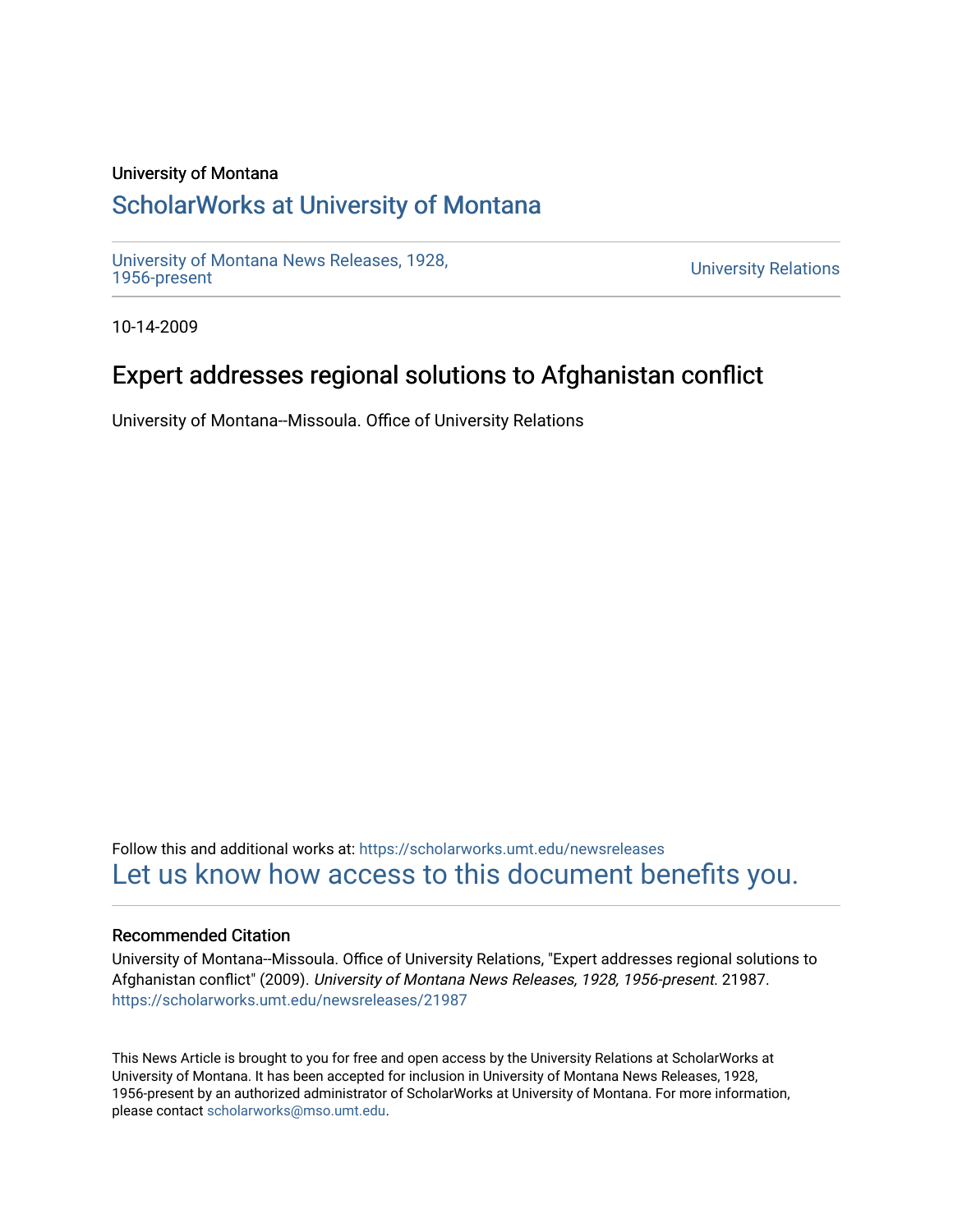**Contact:** Maureen and Mike Mansfield Center, 406-243-2988.

### **EXPERT ADDRESSES REGIONAL SOLUTIONS TO AFGHANISTAN CONFLICT MISSOULA —**

James Clad, a world-renowned expert on Southeast Asia and the Middle East, will be at The University of Montana on Monday, Oct. 19, to discuss policy options for the Afghanistan conflict.

Clad, who is with National Defense University's Near East South Asia Center for Strategic Studies, will present "Out of the Imbroglio: Regional Solutions to the Afghan Issue" at 7 p.m. in James E. Todd Building Room 204. The event is free and open to the public.

Clad will discuss how a U.S.-backed regional settlement provides the best exit and real prospects for burden-sharing. He also will talk about the decisions President Barack Obama will need to make and how they may be affected by campaign promises and public pressure.

Clad is a former U.S. deputy assistant secretary of defense for South and Southeast Asia. He has served as senior counselor and director for Middle Eastern affairs at the Overseas Private Investment Corp. and as senior counselor for policy and donor coordination at the U.S. Agency for International Development. He was professor of South and Southeast Asian studies at Georgetown University's School of Foreign Service and director of Asia-Pacific Energy at Cambridge Energy Research Associates.

Trained as a New Zealand lawyer, Clad's career interests concentrated on Asian risk issues and cross-border energy projects, broadening after 2002 to include the Middle East. His recent publications include book chapters analyzing Sino-lndian relations, Afghanistan and its South Asian context, and U.S.-India strategic convergence.